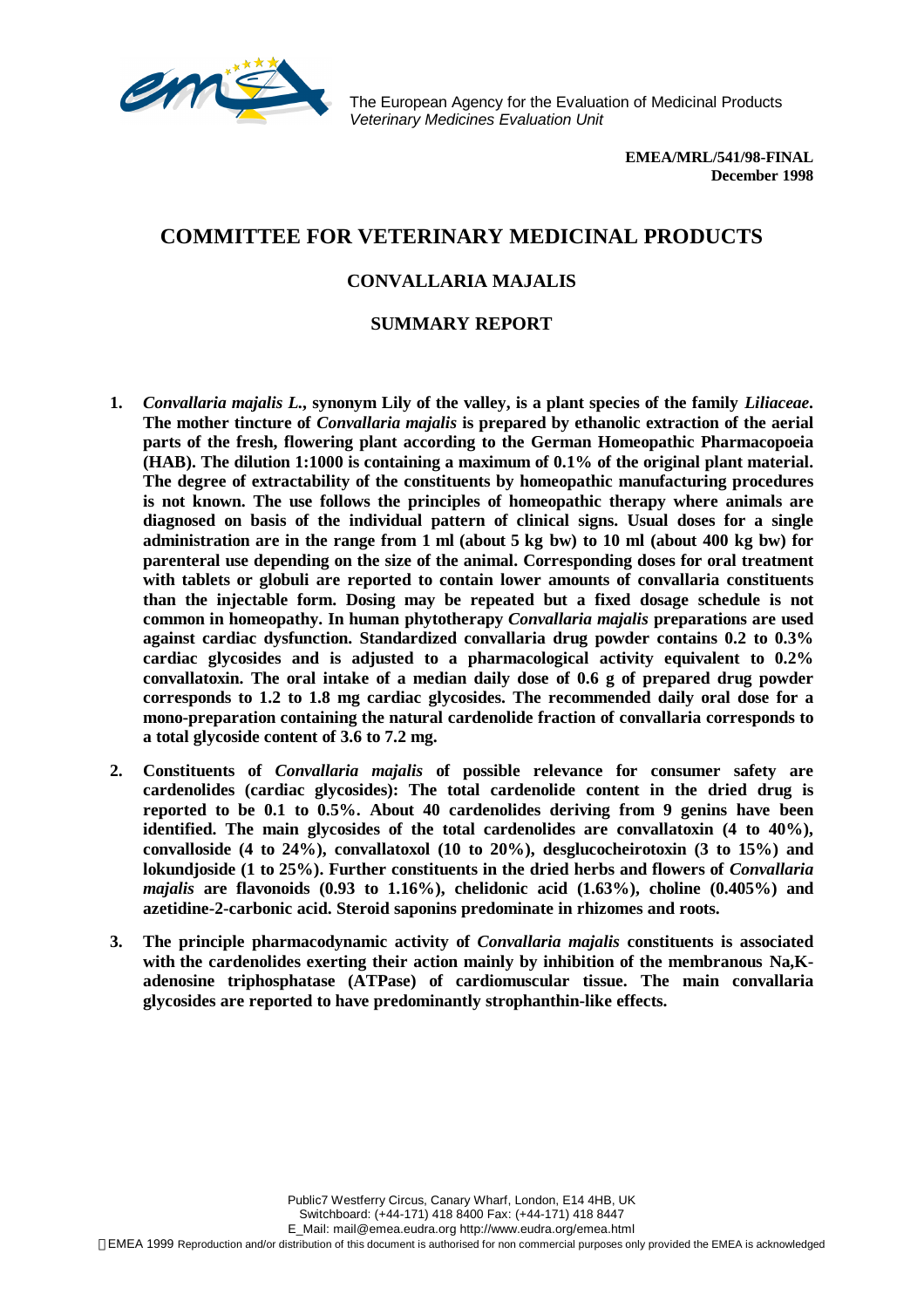- **4. Pharmacokinetic information on the dried herb or complex herb extract of** *Convallaria majalis* **was not provided. The available information on pharmacokinetics relates to the most prominent cardenolide of the drug, the convallatoxin. Following oral intake absorption of convallatoxin in humans has been reported to be very low with only 10% of the dose. Tissue distribution as observed in guinea pigs at 6 hours after intraperitoneal administration (about 40 µg/kg) showed highest concentrations in kidney (7.4 µg/kg), muscle (6.6 µg/kg) and liver (4.4 µg/kg). The metabolism of cardenolides can generally be characterised by hydrolytic cleavage of sugar moieties and hydorxylation, hydrogenation and conjugation of the steroid aglycone. Data on elimination half-lives are limited. Convallaria glycosides are reported to be excreted predominantly in urine but also in faeces with the total dose in humans being excreted within 2 days.**
- **5. Data on acute toxicity were available for the cardenolides convallatoxin and convallatoxol. The following LD50 values were: cat: convallatoxol 0.14 mg/kg bw intraperitoneally, (convallatoxin is reported to be of lower toxicity, but no value given); guinea pig: convallatoxol 0.2 mg/kg bw intraperitoneally, convallatoxin 0.3 mg/kg bw intraperitoneally; mouse: convallatoxol 30 mg/kg bw intraperitoneally; rat: convallatoxol 56 mg/kg bw intraperitoneally (in mouse and rat convallatoxin is reported to be more toxic than convallatoxol). Following intravenous administration to guinea pigs the lethal dose of the glycoside complex (0.189 mg/kg bw) was lower than that of convallatoxin alone (0.309 mg/kg bw) indicating a higher toxicity of the glycoside complex in this animal species. Data on acute oral toxicity were lacking.**
- **6. Information on repeated dose toxicity was not available.**
- **7. No studies on reproductive effects including teratogenicity of** *Convallaria majalis* **or its constituents have been performed. So far substances of the class of cardenolides have not been associated with reproductive toxicity or teratogenic effects.**
- **8. Studies on genotoxic or mutagenic activities of** *Convallaria majalis* **or its constituents were not available. There is, however, no published evidence of genotoxic or mutagenic properties of convallaria cardenolides or other known cardinolides nor do these substances appear to possess chemical structures alerting for genotoxicity.**
- **9. No studies on carcinogenic properties were provided.**
- **10. No specific studies on immunotoxicity were provided.**
- **11. In humans the predominant clinical signs of intoxication are assumed to be similar to those of digitalis overdose. Main symptoms may be arrhythmia and disorders of the gastrointestinal tract (e.g. nausea, vomiting, diarrhoea) and central nervous system (e.g. headache, somnolence, visual disturbances). As a general rule in human therapy it is said that toxic effects of cardiac glycosides occur in a dosage range exceeding the therapeutic dose by the factor 1.5 to 3.**
- **12. It was not possible from available information to establish a complete pharmacological and toxicological profile including NOELs and ADI for convallaria extracts and its preparations.**
- **13. Consumer safety considerations may be based on a combination of worst-case assumption:**
	- **in the absence of data, it is assumed that raw plant material is completely soluble upon ethanolic extraction. Preparations of** *Convallaria majalis* **1:1000derived from plants with the highest total cardiac glycosides concentrations reported in literature (0.5%)** are then containing a maximum of  $5 \mu g/ml$  of cardenolides (1 mg plant material/ml),
	- **using intravenous administration, the total bioavailable cardenolide contents in one dose can be calculated between 50 µg to 5 µg of cardiac glycosides for large (10 ml/500 kg) and small animals (1 ml/5 kg), respectively,**